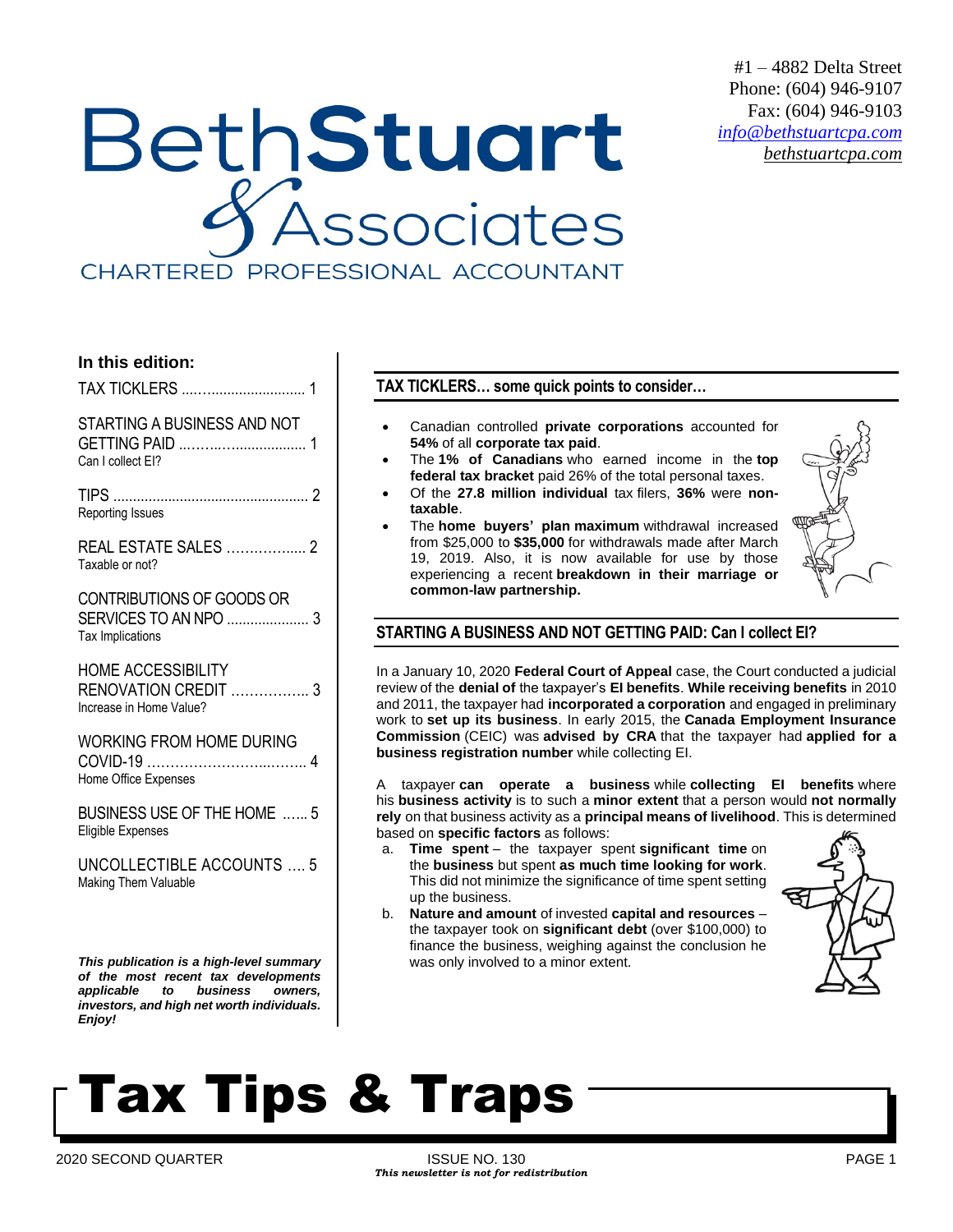- c. **Financial success or failure** of the business **little** or no net **income** was generated while on EI, but the business had been **open for five years** by the time of the review and **had become** the taxpayer's **principal means of livelihood**. The Court did not note what this factor indicated.
- d. **Continuity of the business** the taxpayer's **continuous efforts** to **advance the business** weighed against the conclusion that he was only involved to a minor extent.
- e. **Nature of the business** the taxpayer had a **strong desire** to stay in his **specialized industry**, such as operating this business. The specific industry was not identified in the case.
- f. **Intention and willingness** to seek and accept **alternate employment** – the taxpayer's submissions that the **machines involved** operated **unsupervised** for twelve to fourteen hours at a time, that he intended to **find fulltime employment** and operate the **business** on a **parttime** basis, at least for a time, and that he was **willing to take on full-time work** at any time were accepted.

The CEIC's **conclusion** that the taxpayer **was not engaged** to a sufficiently **minor extent** to benefit from the exception was reasonable. Further, CEIC's **reasons** were **transparent and intelligible** and adequately **justified** that conclusion. In particular, the Court highlighted the **substantial time and capital invested** by the taxpayer. The application for **judicial review** was **dismissed**. The taxpayer was not eligible to collect EI.

*ACTION ITEM: If uncertain as to whether you are eligible for EI given your involvement in a business, please contact an advisor.*

### **TIPS: Reporting Issues**

**Tips** received by **servers** and other individuals in the service industry are **taxable**. However, since **tips** do not show up on T4 slips, some **taxpayers** are under the false understanding that they are either **not taxable**, or only partially taxable.

In a February 3, 2020 **Federal Court of Appeal** case, the Court upheld the Tax Court decision that **tips** received by the taxpayer from his **employment** as a **slot attendant at a casino** were **properly included in income** and were not a windfall or gift. Further, the Court upheld **gross negligence penalties (**an extra 50% of the taxes at stake) in coming to



the conclusion that the taxpayer displayed a **"dismissive and indifferent attitude"** in failing to enquire as to whether he should report the tips.

The taxpayer also raised the issue of **procedural fairness**. The length of **time CRA** took to **process his objection**, the amount of **interest owed**, and the fact that **CRA** may have **settled** with **other taxpayers** were not relevant to the taxpayer's case.

#### *Canada Emergency Response Benefit (CERB)*

During the **COVID-19 shutdown** of many businesses, many servers have relied on receiving payments under the CERB. To be eligible, the individual must have **received at least \$5,000** in 2019 (or in the 12 months prior to application), and **cannot** have earned **more than \$1,000** during the applicable **four-week claim period** (this rule varied slightly in the first claim period). **Tips** earned while working and declared as income **counts toward \$5,000** required previous earnings**.** Tips count towards the **\$1,000** test as well.

#### *Canada Emergency Wage Subsidy (CEWS)*

This subsidy, which aims to cover approximately 75% of the first portion of salaries, **is dependent** on the amount of **"eligible remuneration"** received by employees **prior to**, and **during**, the **COVID-19 crisis. Controlled tips** are **included** in eligible remuneration (and reported on T4 slips), **direct tips** are **not**. Controlled tips are those that an employer receives, controls (or possesses), and then pays an employee. Direct tips are those paid directly to the employee, or those in which the employer is merely a conduit (the employer has no control over the amount or distribution.

*ACTION ITEM: If you have service staff, remind them that tips are taxable and that they will now matter for various reasons. There is more incentive for CRA to review them, and they have had success applying gross negligence penalties.*

### **REAL ESTATE SALES: Taxable or not?**

In general, **gains** are **fully taxable** where the taxpayer **buys a property with the intention to sell** for a **profit** (sold on "account of income"). In **other cases**, **half the gain** is **taxable** (sold on "account of capital"). When a sale on "account of capital" involves the sale of a **principal residence**, the **tax** may be **reduced** or **eliminated** by using the principal residence exemption.



In a December 13, 2019 French **Tax Court of Canada** case, at issue was whether **two apartment buildings** sold by the taxpayer were on account of **capital** (as filed by the taxpayer) or **income** (as assessed by CRA).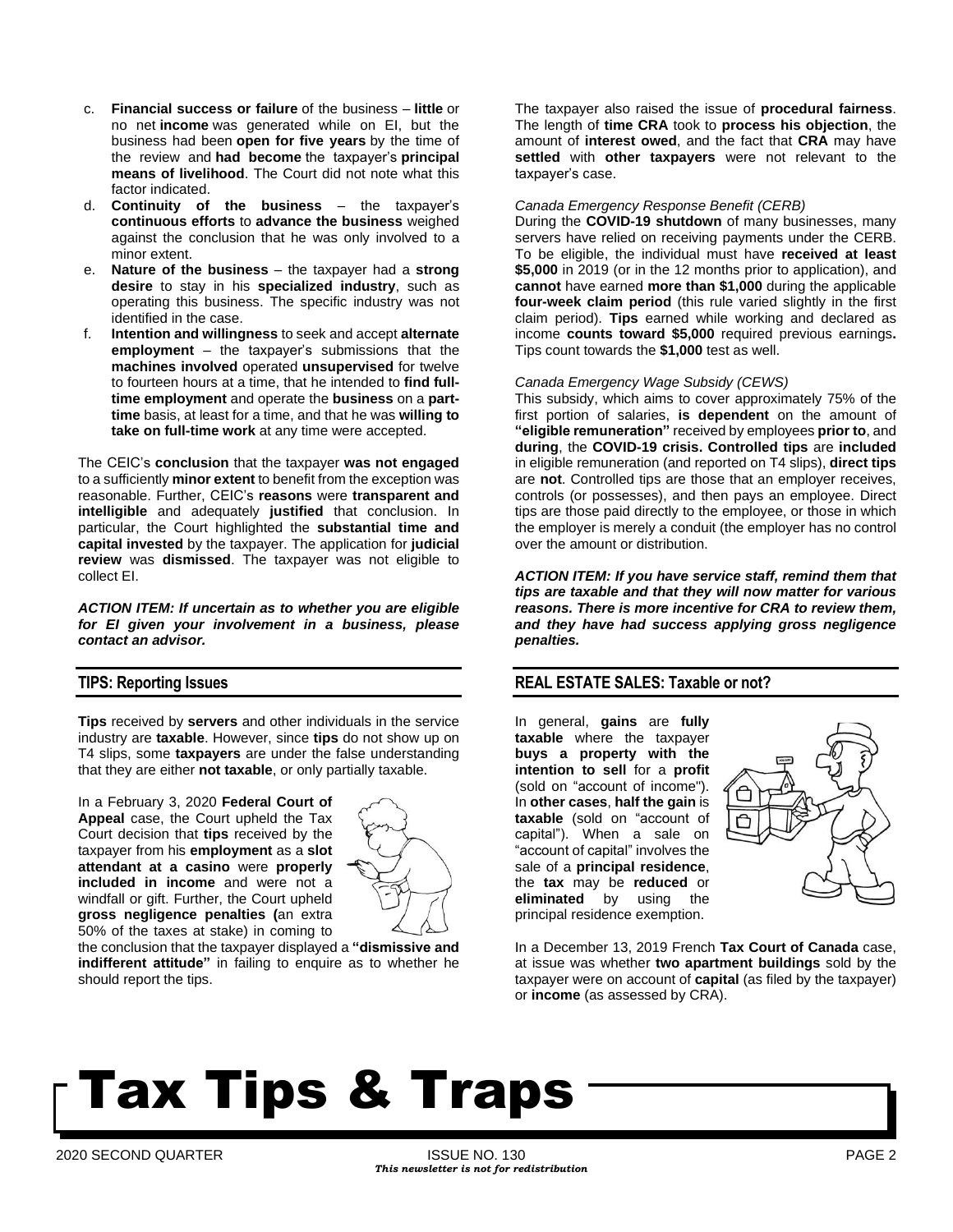After acquiring the two apartment buildings, the taxpayer **paid** the **tenants** to voluntarily **vacate** their **leases**. The buildings were then **renovated** and **sold for a profit**. The taxpayer **argued** that it was only **after** the **discovery of fundamental structural problems** with the properties that the **original plan** to rent the units **changed**, and that the taxpayer decided to resell both buildings.

#### **Taxpayer loses**

The Court **did not accept** the taxpayer's argument that the **corporation did not have the funds** to **finance** the **renovations** required due to the substantial structural problems, **as** it **paid large amounts** to the **tenants** to vacate the property. Also, it concluded that it was **highly improbable** that, **at the time of acquisition**, the **taxpayer** was **not aware** of the extent of the **problems** affecting the properties.

The following factors were also considered to indicate the property was acquired for resale:

- the **period of ownership** (up to 18 months) was very short;
- the **director** of the corporation was an **experienced real estate businessman**, indicating that he would likely have known he could make a profit by buying and selling the buildings quickly;
- the buildings were **located** in a **popular and highly sought-after area** of Montreal; and
- one of the buildings was **funded fully by debt**, with the other largely financed by debt. A portion of the purchase price was not due until a number of months after sale.

The Court ruled that, on the balance of probabilities, the **intention** of the taxpayer was to **resell** the properties at a **profit**. The sale was therefore on account of income and **fully taxable**.

*ACTION ITEMS: Retain documentation, (emails, letters etc.), which occurred at or around the time of purchase to support your position as to whether the property was acquired on account of income or capital.*

### **CONTRIBUTIONS OF GOODS OR SERVICES TO AN NPO: Tax Implications**

In a January 6, 2020 **Technical Interpretation**, CRA considered whether a **deduction** was available to suppliers who **contributed in-kind goods or services** to an **NPO** with the expectation that they would benefit from word of mouth advertising and promotion.



Where the supplier is **providing goods or services** to an NPO in **exchange** for **advertising and/or promotional services**, a **barter transaction** may have occurred. As such,

the typical rules for barter transactions would apply. In **arm's length barter transactions**, the **income** is the **price which the taxpayer would normally have charged** a stranger for his services or goods/property. Where **capital property** is provided as part of the barter transaction, the value of the property would be considered proceeds of disposition. The expense for the **goods or services received** by a taxpayer is generally the **same amount** as the value of the **goods or services given up**, adjusted for any cash given or received as part of the transaction. Additional information on barter transactions can be found in Interpretation Bulletin IT-490, Barter Transactions.

For **example**, where a landscaper **barters landscaping services** to an NPO in exchange for **advertising** and promotion for their business, the landscaper would be required to **include the value** of the services provided to the NPO **in its income**. The landscaper would **claim an equal deduction** for advertising and promotion. The landscaper could also deduct costs of providing the landscaping services.

*ACTION ITEM: When contributing goods or services, recognize that the deduction, in essence, is limited to the cost of producing and delivering the good or service, rather than its fair market value.*

## **HOME ACCESSIBILITY RENOVATION CREDIT: Increase in Home Value?**

When applying for the **home accessibility tax credit** (HATC), valued at **15%** of up to **\$10,000 in expenditures** per year, does it matter if the renovation **increases the value** of my **home**? Yes, and No.



In a December 12, 2019 **Tax Court of Canada** case, at issue was whether the taxpayer was eligible for a **HATC** claim for **\$10,000** of **qualifying renovations** for the 2016 year, the first year of

this credit. The taxpayer's spouse was **76 years old** and **suffered** from **reduced mobility**. The taxpayer incurred \$11,000 in renovation costs at the taxpayer's home to **remove steps** the Court referred to as "rickety" and which had no railing or landing area with a very sturdy **deck** including a 5 foot wide stairway and aluminum railings.

**CRA denied** the claim on the basis that the renovations did **not** meet the definition of a **"qualified renovation"** and even if they did, they would be ineligible as they were made to **enhance** or **maintain the value** of the **house**. Note that a taxpayer is precluded from claiming the HATC where the primary intention of the renovation is to increase or maintain the value of the property. There was no dispute as to the wife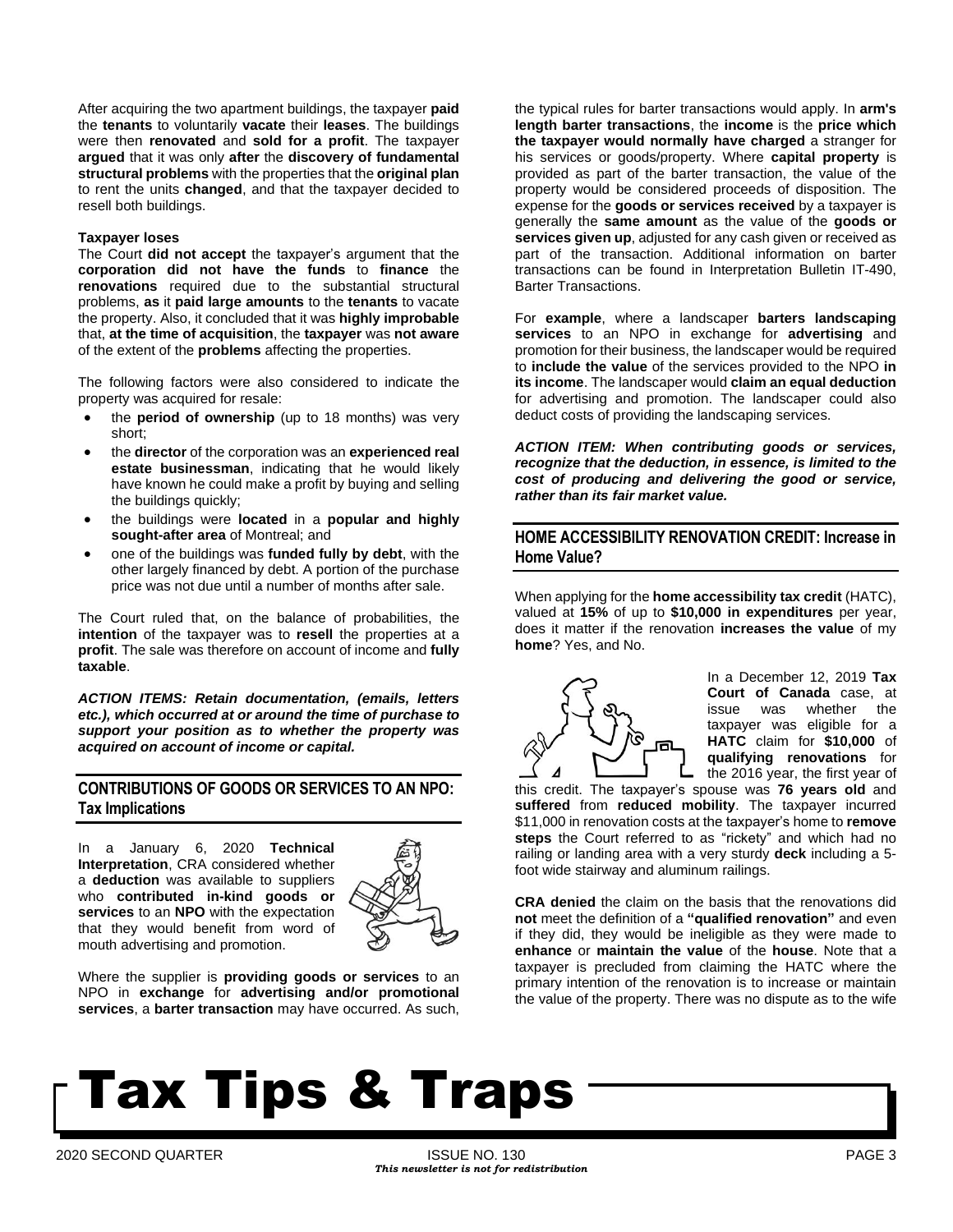being an "eligible individual", the house being an "eligible dwelling", and the taxpayer being a "qualified individual". **Taxpayer wins**

#### **Qualifying renovation**

The Court indicated that the **taxpayer satisfied almost all**, if not all, of the legislatively required **purposes** that the **renovation assists** with: **gaining access** to a dwelling, or **mobility, access, functionality** or **reduction of harm** within a dwelling (only one of these five purposes is required to satisfy this component of the definition). In addition, the Court observed that the **renovations** were of an **"enduring and integral nature to the dwelling"**. Both of these conditions (the "purpose" and "enduring and integral" tests) are required to meet the definition of a "qualifying renovation".

#### **Increase or maintain value of property**

Although the entrance was considered substandard by the taxpayer many years prior, it was not replaced earlier nor in contemplation of a sale. Instead, the **renovations** were **undertaken** when the taxpayer's wife's **mobility from age and affliction demanded** them. The link between the health purpose and the renovations, and the absence of any other clear indication that the purpose was economic, indicated that the primary purpose was not to increase or maintain the value of the property. The fact that the renovation may also increase or maintain the value of a property was not sufficient to deny the claim.

#### The Court **allowed the full HATC claim**.

The Court also stated that "if the drain on the federal treasury is too great because of the existing wording, then Parliament can repeal or amend its textually clear provisions. Until then, the Minister and her agents must have some prominent factual basis for asserting a taxpayer's primary economic purpose in undertaking these improvements before this exclusion is invoked."

**Note:** A "qualifying individual" must either be **65 or older** before the end of the taxation year or eligible for the **disability tax credit** for renovations to their "eligible dwelling" to qualify for the HATC.

*ACTION ITEM: Make sure to keep all receipts for renovations that may qualify. Some renovations may also be eligible for a medical tax credit.*

## **WORKING FROM HOME DURING COVID-19: Home Office Expenses**

In order for home office expenses to be deductible against employment income, the employee must be required by contract to incur such expenses, and **one** of the **following has to be met**:

i. The home is where the employee **principally** (more than 50% of the time) **does their work**.

ii. The employee **uses the space exclusively** to earn **employment income**, and it is used on a **regular** and **ongoing basis** for **meeting** clients, customers or other people in the course of performing employment duties.

Given that the COVID-19 pandemic has required many **to work from home**, many more will likely be eligible under (i) than in previous years. However, at question is whether the workspace must be the main place of work in **context of the entire year or** just a **specific period**, such as the several months dictated by preventative COVID-19 measures. While CRA has not yet provided their comment, the tax preparation community has been pushing for guidance in time for next tax filing season.

If qualifying under **provision (ii)**, a problematic issue is the requirement for **regular and ongoing meetings**. CRA has stated that those meetings must be **in person**; many tax publishers and journalists have noted that position is outdated and **should include video and teleconference** meetings as well.

#### **What expenses are deductible?**

A **portion** of household costs can be deducted, such as **electricity, heating, water, rent, security and maintenance**. If, and only if, the individual is a commissioned **salesperson**, a portion of **property tax and insurance**



can also be deducted. **No employee** (neither commissioned sales persons nor regular employees) can deduct **mortgage interest** or **capital cost allowance**.

When calculating the **deductible percentage**, a **reasonable** basis should be used, such as the **area** of the workspace divided by the total finished area (including hallways, bathrooms, kitchens, etc.). Expenditures that **relate solely** to the workspace and employment duties **do not have to be prorated**.

#### **Other cautions**

In addition, the employee must:

- obtain a completed **T2200** (Declaration of Conditions of Employment) from the employer;
- **prorate** the **personal usage based on space** (portion of house) and **time** (portion of the day used for work);
- **prorate** expenses that **do not relate to the portion of the year** when working from home; and
- **limit** expenses to the **amount of related income earned during the year**.

For more information, see CRA **Guide T4044**.

*ACTION ITEM: If uncertain as to whether your home office expenses are deductible, retain receipts so that a*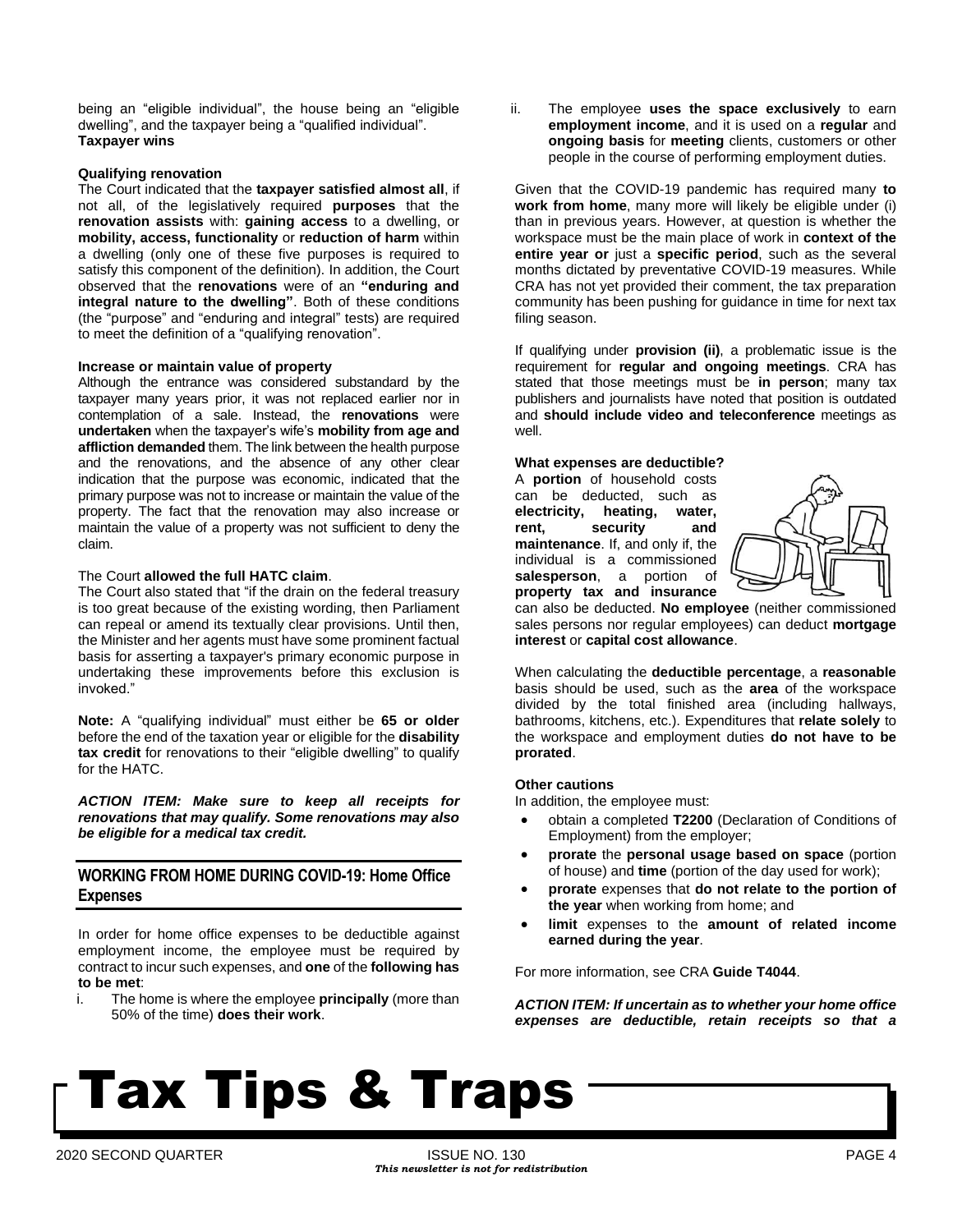*determination can be made as CRA rolls out more guidance and as the filing season approaches.*

#### **BUSINESS USE OF THE HOME: Eligible Expenses**

A November 27, 2019 French **Tax Court of Canada** case reviewed various deductions claimed against the taxpayer's **business income** derived from **engineering and arbitration** services related to the **business use** of his **home**. The taxpayer and CRA had **agreed** that **35.83% of the home**, mainly the **basement** which was used as a business office, was used for **business purposes**.

CRA had **disallowed gardening** and **swimming pool maintenance** costs which the taxpayer **argued** were **business related** as he **met clients** at his home and sometimes **conducted arbitrations** in the garden. He also argued that there was **no personal use** of the pool, but **clients sometimes used it**. CRA had also



**disallowed costs** for repair and renovation of the **living room**, which the taxpayer argued made that room **suitable for hosting arbitrations**.

#### **Taxpayer wins – in part**

The Court accepted that the **gardening** expenses were **ordinary home maintenance** costs, deductible in **proportion to business use** of the home (35.83% as noted above), allowing a deduction of \$1,271. The **pool expenses** were **not allowed**, on the basis these were **not ordinary expenses** of a business of this nature, and the Court was **not convinced** that **clients used** the pool. It was **not relevant** that the **taxpayer** and his wife **did not use the pool**.

Claims for **repairs and renovations** to the **living room** were **denied** as the taxpayer had **ample space** in the basement office and the garden to **host arbitrations** and conduct his other business activities. The living room was **not part of** the floor space making up the **agreed 35.83% business portion** of the home. As well, the evidence showed the **renovations** were **required** to comply with **city regulations**, including removal of a wood fireplace.

*ACTION ITEM: Consider which portions of the home, and which expenditures clearly tie to the business use of your home. Retain and obtain documents (like client emails and photos of work-spaces), which demonstrate how different portions of the home were used for business, and to what extent.*

### **UNCOLLECTIBLE ACCOUNTS: Making Them Valuable**

**Tax Possibilities – Bad Debt Write-off**

As many businesses are **struggling to collect** outstanding amounts, it may be worthwhile to **identify** any receivables which have previously been included in income that can be **written off as bad debts**. This allows for a deductible expense to **reduce taxes**. A number of factors should be considered, including:

- the **history and age** of the debt;
- the **financial position of the debtor**, its revenues and expenses, whether it is earning income or incurring losses, its cash flow and its assets, liabilities and liquidity. These should be compared to prior years as well;
- **changes in total sales** as compared with prior years;
- the **general business conditions** in the country, the community of the debtor, and in the debtor's line of business; and
- the **past experience** of the taxpayer with writing off bad debts.

While the expense as a result of the **bad debt** will provide **relief** on the filing of the tax return associated with **that period**, **GST/HST** can generally be **recovered sooner** on the filing of the return for the period. So, for a monthly remitter with a December year-end, a bad debt with GST/HST written off in April would yield a GST/HST refund when the April GST/HST return is filed. The expense would be claimed in the following year when the tax return for the December 31 year-end is filed.



While a **bad debt** is one that will **not be collected in the future**, a business may claim a **reserve for doubtful account** which is a reasonable amount in respect of doubtful accounts. The reserve for doubtful debts claimed in one year must be included in income in the next subject to a new reserve being taken in that following year. The **GST/HST** on a **doubtful account** is **not recoverable** – the debt must be entirely bad to recover GST/HST.

#### **Business Possibility – 1414All**

If planning on **writing off amounts**, consider **asking the client** to **pay-it-forward** using the **1414All model**. It puts your business, the client, and the community in a more positive place. It **changes the tone of the interaction** from one of negativity and loss, to one of building and hope.

The **same concept** could be used if you are **providing goods or services for free** to help clients out during these challenging times.

#### *How would it work?*

Let's say that \$100 is owed but the client can only pay \$20 and you were going to writeoff \$80 anyways. In exchange for the \$80 write-off, ask the client to simply: